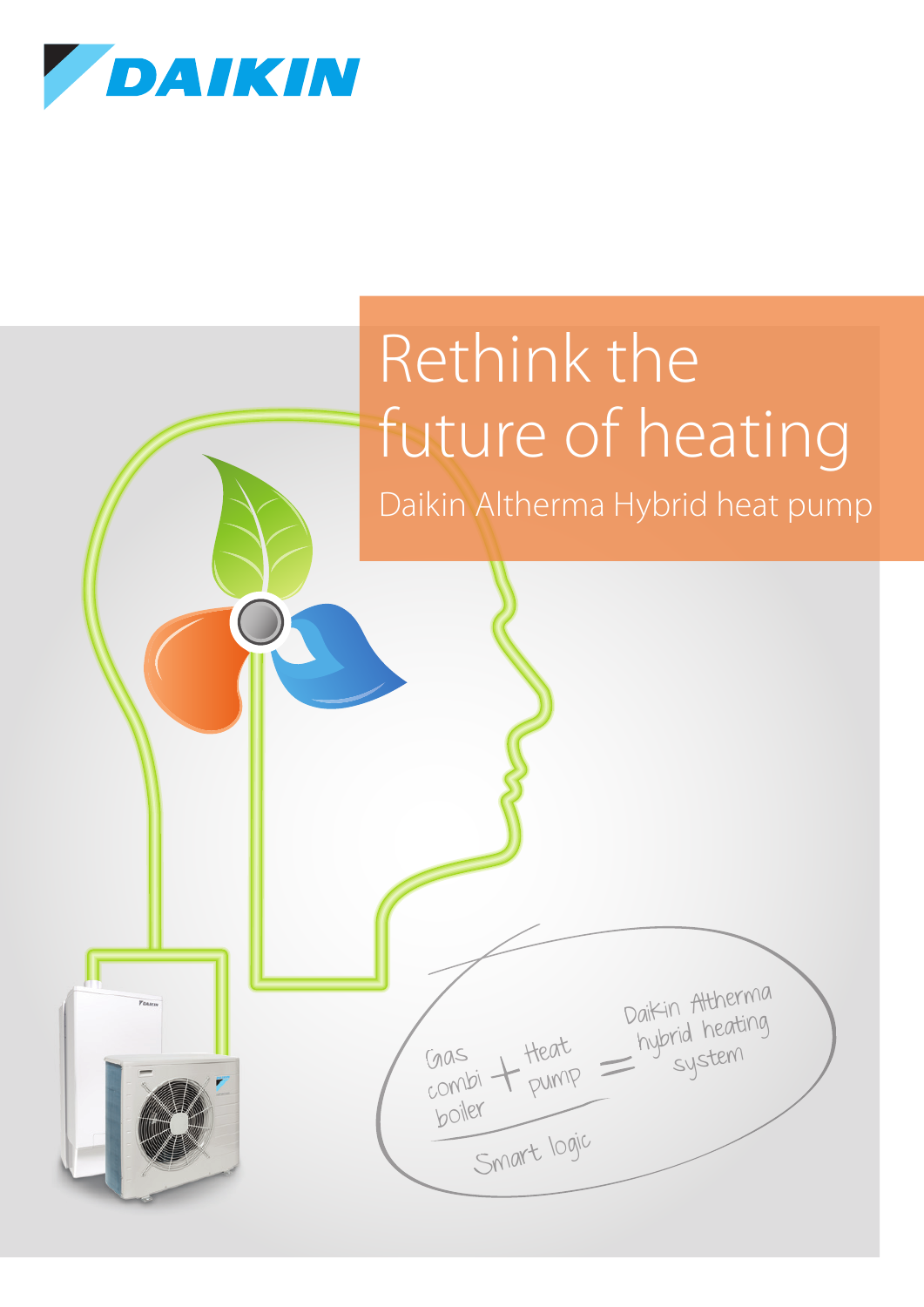# A hybrid solution for efficient heating and hot water

added efficiency of a renewable the best of both worlds.

The Hybrid system automatically selects the most efficient mode for every operating condition. It chooses between heat pump, boiler and two hybrid modes to give you the most economical or ecological operating mode, based on your preferences.

The Hybrid system is quite simply the most innovative smart solution for all your heating and hot water needs – and can simply be connected to your radiators to replace your existing boiler. So isn't it time you started to rethink the future of heating?

# Three key advantages

- 1. Two-in-one heating system for total peace of mind
- 2. Automatically selects the most energy-efficient operation
- 3. Keep your existing radiators and pipework

# Other benefits

- > Maximum energy-efficiency for lowest running costs
- > Gives you stability from energy fluctuations
- > Eligible for the Renewable Heat Incentive
- > Fuss-free, fast installation
- > Industry-leading 3-year parts and labour warranty

# > Compact and space saving

# A heat pump makes green energy a breeze...

A Daikin Altherma air-to-water heat pump uses heat from the outside air to warm a home's central heating and hot water system. Even when it's freezing outside, a Daikin Altherma air-to-water heat pump can extract heat from the air.

For every kilowatt of electricity the heat pump uses, it generates about 3-4 kilowatts of renewable heat from the air. Over the course of a year, it's up to 300% efficient (even the most efficient fossil fuel boiler is less than 100% efficient).

Combining both a heat pump and a boiler to provide the best of both worlds, Daikin's hybrid system is up to 35% more efficient than a conventional new gas condensing boiler – so your running costs could be significantly lower when you choose Daikin.

Trust us: the future of heating is here.

Domestic hot water

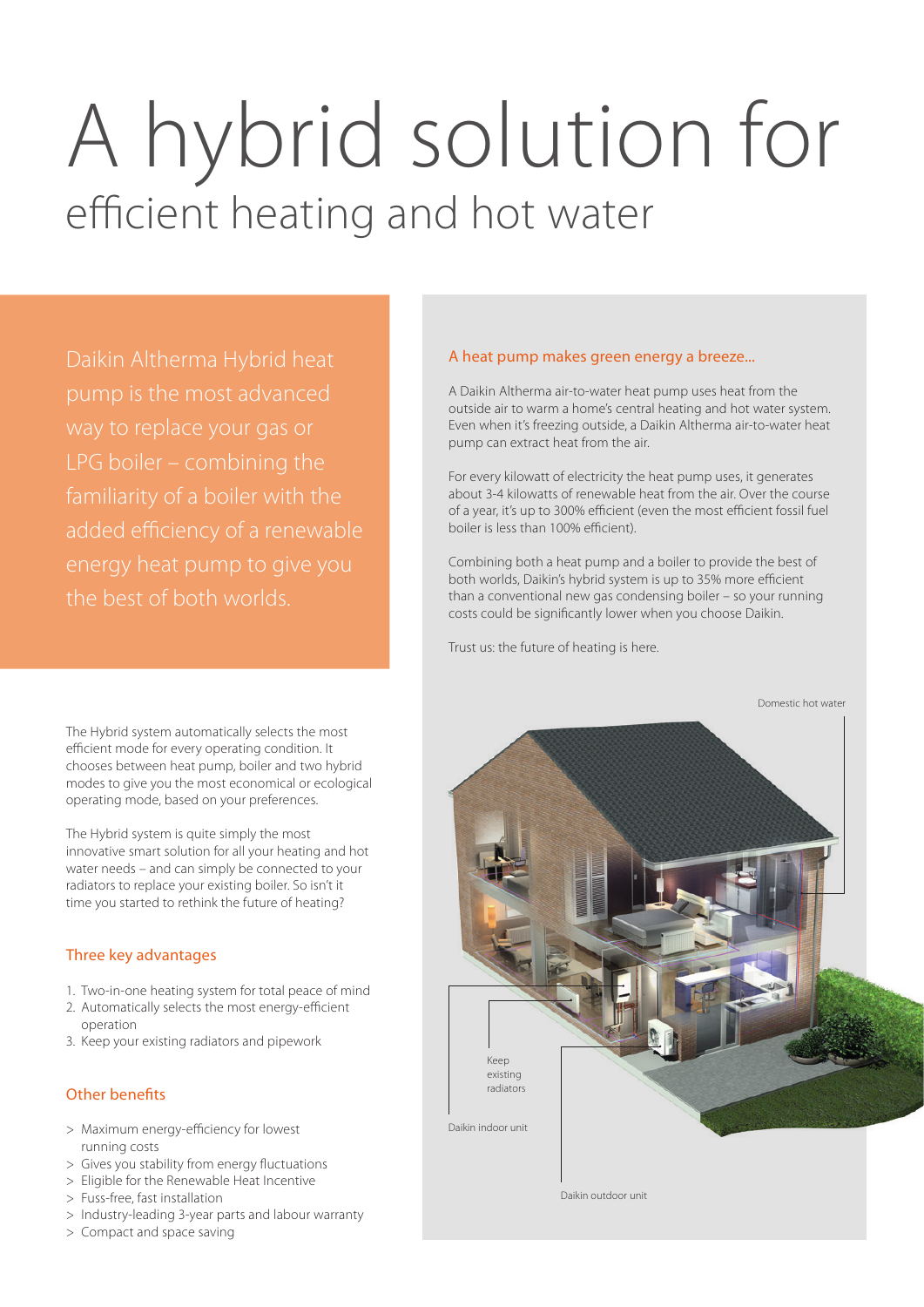# Rethink the future of heating





# Daikin Altherma Hybrid example Detached, 4/5 bedroom, pre 1930 Space heating demand approximately 25,000 kWh/year



### **Estimated dRHI income: £6,050 over 7 years**

### **Assumptions:**

Electricity price: 14.05 p/kWh (EST, Feb 2015) Oil price: 6.902 p/kWh [\(www.boilerjuice.com, Ap](http://www.boilerjuice.com)r 2013) LPG price: 8.32 p/kWh (EST, Feb 2015)

dRHI income and space heating demand from DECC dRHI calculator [\(www.renewable-heat-calculator.](http://www.renewable-heat-calculator.service.gov.uk) [service.gov.uk\)](http://www.renewable-heat-calculator.service.gov.uk)

Hybrid system: heat pump coverage 70%, SPF 3 Oil boiler: efficiency 90% LPG boiler: efficiency 90%

# For a future less reliant on fossil fuels

The price of fossil fuels goes up and down. Those fluctuations create uncertainty and no one knows quite what the future will bring. But one thing's for certain: the more renewable heat we can generate from fresh air, the better it will be for our environment – and for future generations.

# Government funding is available

As an MCS accredited renewable heating system, the Daikin Altherma Hybrid heat pump is eligible for funding from the domestic Renewable Heat Incentive (dRHI), when installed with metering. The dRHI payments are based on the proportion of renewable heat generated and paid quarterly over seven years. So it helps to offset the installation cost of a renewable heating system, making it an even better investment in our long term future.

# Space-saving, user-friendly design

Perfect for any modern home, this spacesaving system has an outdoor unit and a compact indoor unit that fits in place of a typical boiler. The indoor unit houses a combi boiler for homes with a single bathroom, or for homes with a higher hot water demand, it can be connected to a separate hot water cylinder. The system will work efficiently with existing radiators, underfloor heating and fan convectors and can also be combined with solar thermal systems to reduce the cost of heating even further.

# Reliable and efficient all year round

The smart hybrid control logic automatically selects the most energy-efficient and costeffective operation at any time, based on your energy tariffs. It maximises use of the heat pump to reduce your consumption of gas or LPG. A user-friendly, backlit controller is easy to operate and the settings can be commissioned by your installer for optimal comfort and efficiency.

# Fuss-free installation

The Daikin Altherma Hybrid heat pump can be installed easily, with little disruption. If your old boiler has broken down, the new system can be up and running even before the heat pump has been commissioned, so your heating can be restored quickly. What's more, no special ground work is required and the dimensions of the Hybrid system meet the requirements of Permitted Development Rights, so planning is not needed for most installations.

# A hassle-free heating solution

Unlike with other systems such as oil or biomass, you don't have to worry about fuel deliveries, bulk buying or fuel storage. A heat pump generates no waste that requires regular cleaning. With just a simple annual inspection and three years parts and labour warranty as standard (upon registration), you can count on the Daikin Altherma Hybrid heat pump to perform efficiently, year after year.